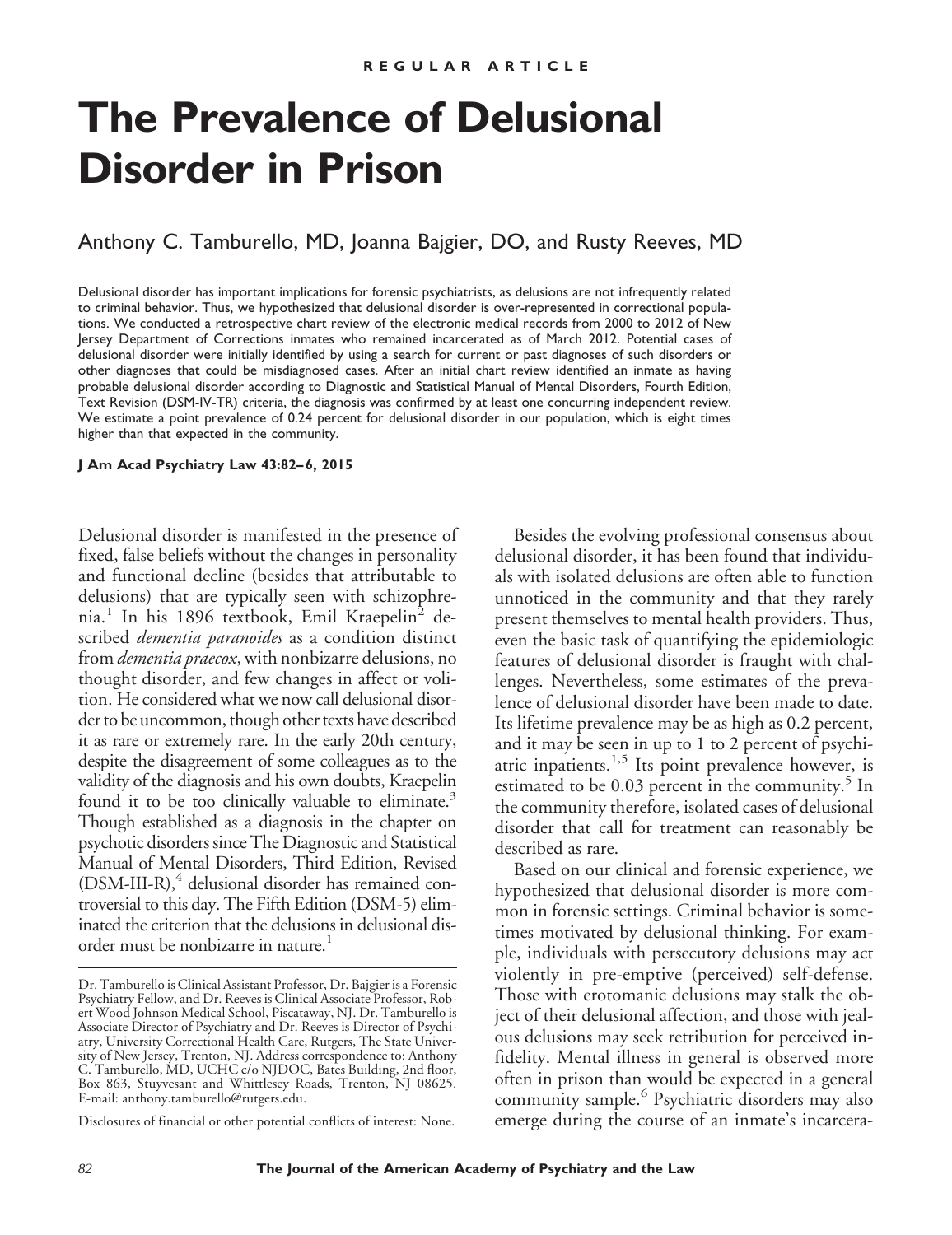tion. The distribution of the age of prisoners peaks in the early 30s and overlaps considerably with the typical age of onset of delusional disorder (i.e., between the ages of 35 and  $44$ ).<sup>7,8</sup> Psychosis may be brought forward in the context of stress, which is plentiful in a prison environment. A phenomenon called prison psychosis is also described in individuals who develop a brief, nonbizarre, usually persecutory delusional system in the context of solitary confinement.<sup>9</sup> This response may be a defense mechanism to cope with environmental stressors. In a study comparing the change in prevalence of various mental disorders over time in the French correctional system, psychotic disorders were observed less often in inmates at intake than in persons serving long or intermediate sentences, with a more pronounced difference noted for delusional disorder (odds ratio (OR)  $0.29$ ).<sup>9</sup>

Delusional disorder is perceived by many psychiatrists as unlikely to respond to treatment. However, this attitude is neither supported nor strongly refuted by research. Delusional disorder is notoriously difficult to study. Its relatively low prevalence discourages researchers and industry from studying it, and persons with the condition do not consider themselves to be mentally ill. Nevertheless, the best available evidence suggests that delusional disorder is treatable. Though most have methodological limitations, positive studies for the treatment of delusional disorder have been published for antipsychotics, antidepressants (particularly when used for somatic type delusions), electroconvulsive therapy (ECT), and cognitive behavioral therapy.<sup>10-12</sup> Kendler reviewed the demography of delusional disorder, stating that the diagnosis confers a poor chance for full recovery, but he suggested that its response rate is similar to schizophrenia.<sup>8</sup> Pooled data from the studies he reviewed showed that only 19 percent of patients with delusional disorder recovered fully (18% for schizophrenia). When cases of patients described as improved or much improved were included, the response rate improved to 85 percent (87% for schizophrenia). $8$  In comparison, the PORT(Patient Outcomes Research Team) study of patients with schizophrenia cited a 50 to 80 percent improvement in patients prescribed antipsychotic medications other than clozapine.<sup>13</sup>

It is controversial whether a diagnosis of delusional disorder renders an individual appropriate for civil commitment, criminal commitment, or involuntary treatment.<sup>14-17</sup> Case reports of violence risk

in erotomanic, jealous, and persecutory forms of delusional disorder have been reported in the literature.<sup>18</sup> Although there are few studies on the risk of violence associated with delusional disorder *per se*, there has been extensive research linking persecutory and grandiose delusions with serious violence. In baseline data from the CATIE (Clinical Antipsychotic Trials of Intervention Effectiveness) trial, persons with schizophrenia with high levels of positive symptoms and low levels of negative symptoms (i.e., more closely resembling delusional disorder) were the most likely to commit acts of violence.<sup>19</sup> A recent study on first-episode psychosis found that delusions of persecution, being spied on, and conspiracy increased the risk of both minor and serious violence, particularly when associated with anger.<sup>20</sup> In a naturalistic 2007 study of inpatients with delusional disorder committed to a forensic psychiatric hospital for restoration of competency to stand trial, 17 of 22 were restored to competency.<sup>21</sup> All had been involuntarily treated with antipsychotic medication, suggesting that their improvement was less likely to be attributable to a placebo effect. More important, the goals of hospitalization and even forcible treatment when necessary may be satisfied for defendants, inmates, or other patients with delusional disorder.

The danger of perceiving a disorder to be rare and untreatable is that it may be ignored, avoided, or minimized by researchers and clinicians. Our hypothesis for this study was that the prevalence of delusional disorder is higher in prison than would be expected in the community.

## **Methods**

This study was initiated as a pilot attempt to estimate the prevalence of delusional disorder in prison. Approval was obtained from the New Jersey Department of Corrections Departmental Research Review Board and the University of Medicine and Dentistry of New Jersey–Robert Wood Johnson Medical School Institutional Review Board. Informed consent was waived, given the minimal risk of the study, which was a retrospective chart review with only aggregate data to be presented publicly.

We created an electronic medical record (EMR) query to identify currently incarcerated inmates who, as of March 2012, had ever had a diagnosis of delusional disorder; schizophrenia, paranoid type; psychotic disorder due to general medical condition with delusions; schizophreniform disorder; brief psy-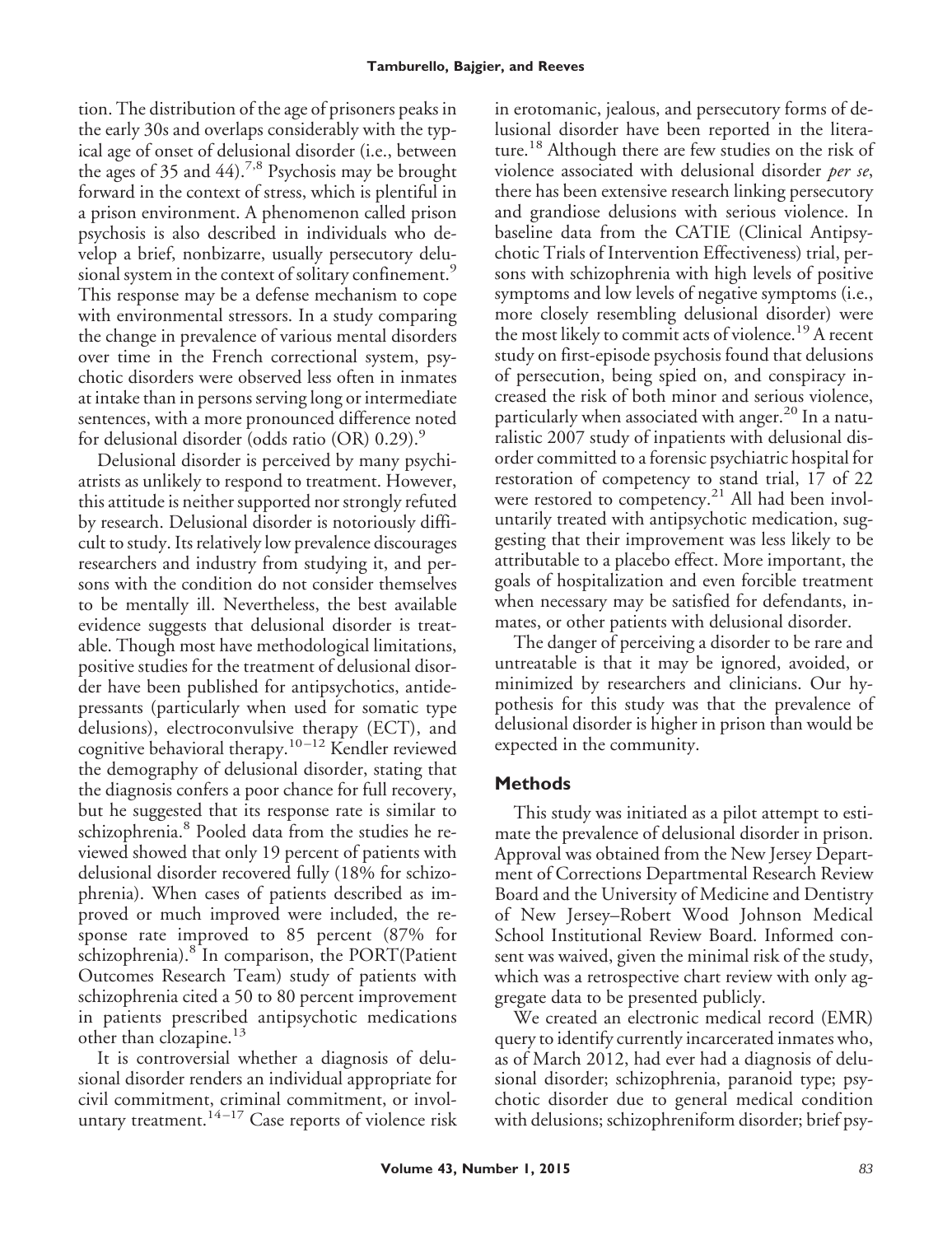chotic disorder; psychotic disorder not otherwise specified; dementia with delusions or hypochondriasis. The intent of this broad search was to identify a subset of the inmate population enriched with individuals who had been diagnosed with or suspected to have delusional thought content. This strategy is biased toward the null hypothesis (that there is no difference between the prevalence of delusional disorder in prison and the community) because it misses cases of delusional thinking that do not cause dysfunction in prison, but might require contact with mental health professionals.

For each chart, investigators reviewed psychiatric evaluations to answer the following questions:

Has the inmate ever had evidence of probable delusional thought content?

Is the thought content bizarre (impossible in real life)?

Are the beliefs better explained by another major psychiatric diagnosis, including drug or alcohol intoxication or withdrawal?

What is the nature of the delusion? (Classify as persecutory, jealous, grandiose, erotomanic, somatic, or mixed.)

This questionnaire is based on the criteria for delusional disorder listed in the Diagnostic and Statistical Manual of Mental Disorders, Fourth Edition, Text Revision  $(DSM-IV-TR)$ ,<sup>5</sup> the most recent version of the DSM at the time of the study. Psychiatric evaluations with documentation of mental status examination data were reviewed. If no evidence of delusional thought content was identified, if the content was bizarre, or if identified delusions were better explained by a psychiatric diagnosis other than a delusional disorder, the case review was terminated. If delusional thought content had clearly remitted with no specific treatment as of March 2012, the case was not counted as probable delusional disorder.

If a case was identified on primary review as probable delusional disorder, it was referred to a second reviewer. If the second reviewer agreed, the case was recorded as probable delusional disorder. If there was disagreement between the first and second reviewers, the case was referred to a third reviewer, whose decision was final. If there was disagreement on the typology of the delusion (e.g., paranoid versus mixed), a third reviewer also made the final decision on the specifier.

The estimated community point prevalence of .03 percent was used in arriving at an estimate of the number of cases based on the current inmate census. A chi-square test was used to evaluate for statistical significance between the observed and calculated estimates.

## **Results**

Of the 1,154 inmates identified by the query of cases enriched for persons with delusions, 122 were identified on first pass as possibly meeting the criteria for delusional disorder. At least two reviewers agreed that the criteria for a delusional disorder were met in 55. Fourteen of these 55 required a third review to be categorized as achieving concurrence among the reviewers. The total New Jersey Department of Corrections (NJDOC) inmate census for the month of March 2012 was 23,045. Thus, the point prevalence of delusional disorder in the NJDOC was 0.24 percent. Using the then special-needs census of 2,767 as the denominator, we found the prevalence of delusional disorder in the NJDOC among the mentally ill to be 2 percent.

The types of delusions observed in our sample are listed in Table 1. The most common type of delusional disorder identified in this study was persecutory (63.6% of cases), followed by mixed (18.2%), grandiose (14.5%), and somatic (3.6%). All of the 10 cases identified as mixed type had an element of persecution.

On first pass, of the 1,154 inmates identified by the EMR query, 521 (45.1%) had documented evidence of delusional thought content. Of those, 371 (71.2%) were assessed as having nonbizarre thought content. The current diagnoses of inmates ultimately identified as having probable delusional disorder are included in Table 2. In those 55 cases, 50.9 percent of the inmates had a diagnosis of delusional disorder

**Table 1** Typology of Cases Identified as Probable Delusional Disorder

| Type                   | Cases    | % of Cases | % of Total<br>Inmate Census* |
|------------------------|----------|------------|------------------------------|
| Persecutory            | 35       | 63.6       | 0.15                         |
| Grandiose              | 8        | 14.5       | 0.03                         |
| Somatic                | 2        | 3.6        | 0.01                         |
| Erotomanic             | 0        | 0.0        | 0.00                         |
| <b>Jealous</b>         | $\Omega$ | 0.0        | 0.00                         |
| Mixed                  | 10       | 18.2       | 0.04                         |
| Total concurring cases | 55       | 100.0      | 0.24                         |
|                        |          |            |                              |

 $N = 23,045$  (NJ DOC Inmate Census as of March 2012).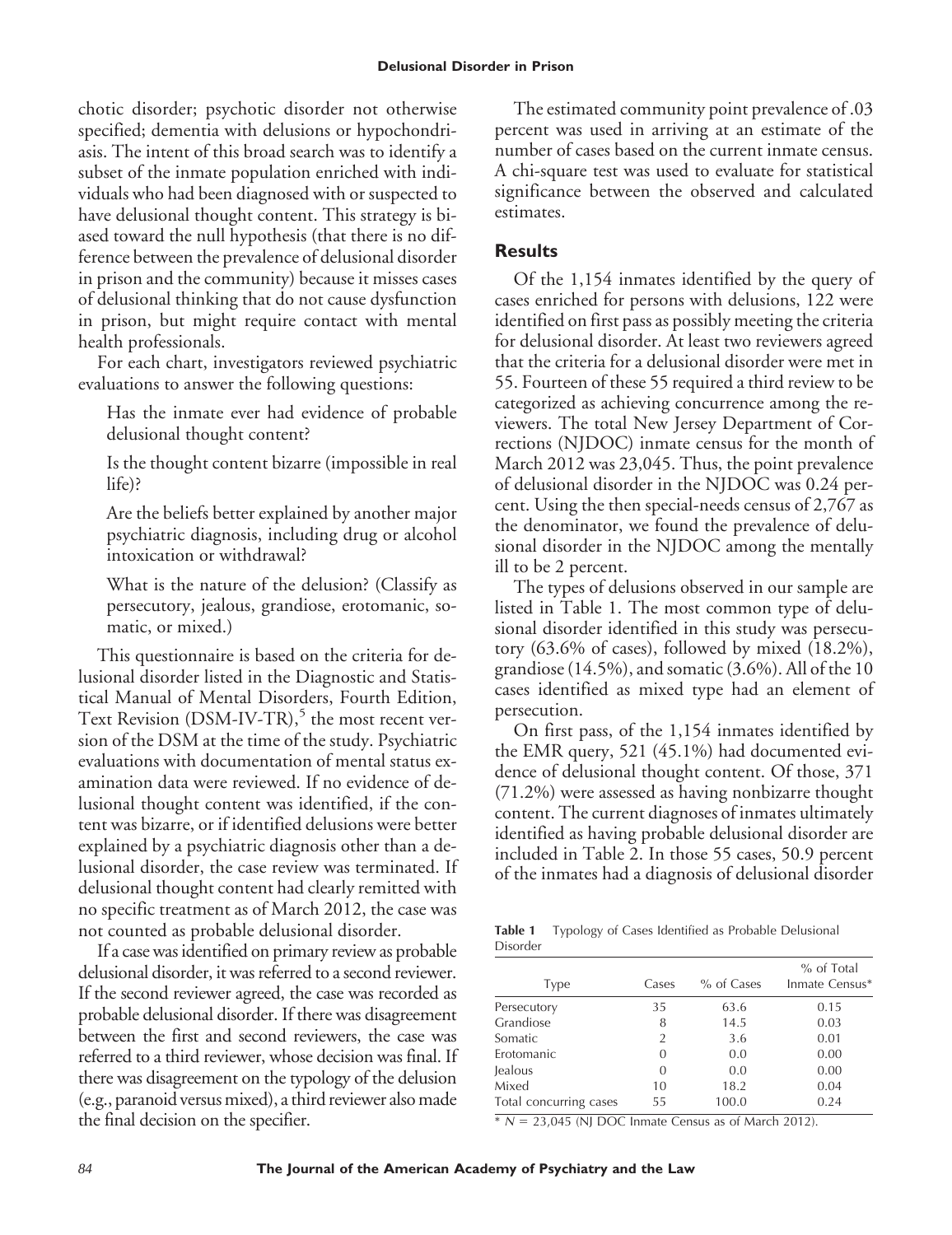| Table 2             | Formal Diagnoses Among Cases Identified as Probable |
|---------------------|-----------------------------------------------------|
| Delusional Disorder |                                                     |

| Formal DSM-IV-TR Diagnosis                                | Cases          | % of Total |
|-----------------------------------------------------------|----------------|------------|
| Delusional disorder                                       | 21             | 38.2       |
| Schizophrenia, paranoid type                              | 8              | 14.5       |
| Psychotic disorder, not otherwise specified               | 5              | 9.1        |
| History of delusional disorder                            | 3              | 5.5        |
| Rule out delusional disorder                              | 3              | 5.5        |
| Paranoid personality disorder                             | 3              | 5.5        |
| Personality disorder, not otherwise specified             | $\overline{2}$ | 3.6        |
| Question of delusional disorder                           | 1              | 1.8        |
| Schizophrenia, undifferentiated type                      |                | 1.8        |
| Schizophrenia, residual type                              | 1              | 1.8        |
| Question of paranoid personality disorder                 |                | 1.8        |
| Antisocial personality disorder                           |                | 1.8        |
| History of psychotic disorder, not otherwise<br>specified |                | 1.8        |
| Psychotic disorder due to a general medical<br>condition  | 1              | 1.8        |
| Personality change due to a general medical<br>condition  |                | 1.8        |
| Brief psychotic disorder                                  | 1              | 1.8        |
| No diagnosis                                              |                | 1.8        |
| Total                                                     | 55             | 100.0      |

or had a historical or provisional diagnosis of the same. Forty-six (83.6%) were assessed to be in the psychotic disorder spectrum. Most of the remaining inmates received a personality disorder diagnosis (14.5%), and one had no diagnosis.

If we used the estimated community prevalence of .03 percent, the null hypothesis would expect us to find 6.9 cases of delusional disorder among the total inmate census of 23,045 individuals. The difference between this estimate and our observed estimate of 55 cases was statistically significant ( $p < .001$ ).

### **Discussion**

Our results suggest that the prevalence of delusional disorder among inmates in the NJDOC is eight times the rate expected in a community sample. Among mental health special-needs cases, we estimated the point prevalence of delusional disorder to be 2.0 percent, which is the upper end of the estimate for the prevalence of delusional disorder among psychiatric inpatients in the community. Although there are certainly seriously mentally ill inmate patients in treatment in the NJDOC, those who are able to function adequately in a general population setting make up most of the mental health special-needs population, with acuity far lower than that expected in a community inpatient psychiatric level of care. These results support our contention that delusional

disorder concentrates, at least modestly so, in a correctional setting.

The most common type of delusional disorder observed in this study was persecutory, and there was an element of persecutory delusional thinking in all cases classified as mixed. Altogether, 81.2 percent of concurring cases of probable delusional disorder in the NJDOC included persecutory thought content. This finding is consistent with previous research showing persecutory type to be the most common form of delusional disorder, though the percentage is higher than in most other prevalence studies.<sup>22</sup> Persecutory thinking may be more likely to attract attention from correctional staff out of concern for safety, in handling requests for protection, or in response to grievances. Erotomanic and jealous types of delusional disorder were not observed in our study in their pure forms and were each observed only once mixed with persecutory thought content. These low rates may be explained by the more private nature of real and perceived relationships and the separation from love interests that usually occurs with incarceration.

There are several limitations to this study, including those inherent in a retrospective chart review, though the limitations may have variable effects on our estimate. All reviewers were investigators in the study; we were aware of the hypothesis, and were not blinded to the other reviewers' opinions. Our methodology did not call for a second review for those thought unlikely to have delusional disorder on first pass. Given that 25.5 percent of cases required a third review before the inmate was categorized as having probable delusional disorder, additional reviews of cases excluded on first pass would likely have increased our estimate. In our first-pass reviews, 28.8 percent of the cases were excluded for bizarre thought content. Although our protocol did not require us to consider whether the bizarre delusions were better accounted for by another mental disorder, had we used the DSM-5 criteria for delusional disorder (which were published subsequent to completion of our research), $1$  our estimate for delusional disorder would almost certainly have been higher.

The EMR query effectively produced a sample enriched for the identification of cases of delusional disorder. Nearly half (45.1%) of the inmates identified by the query had evidence of delusional thought content, and in 71.2 percent of those, the delusions were assessed as nonbizarre. However, many of the cases of probable delusional disorder actually carried